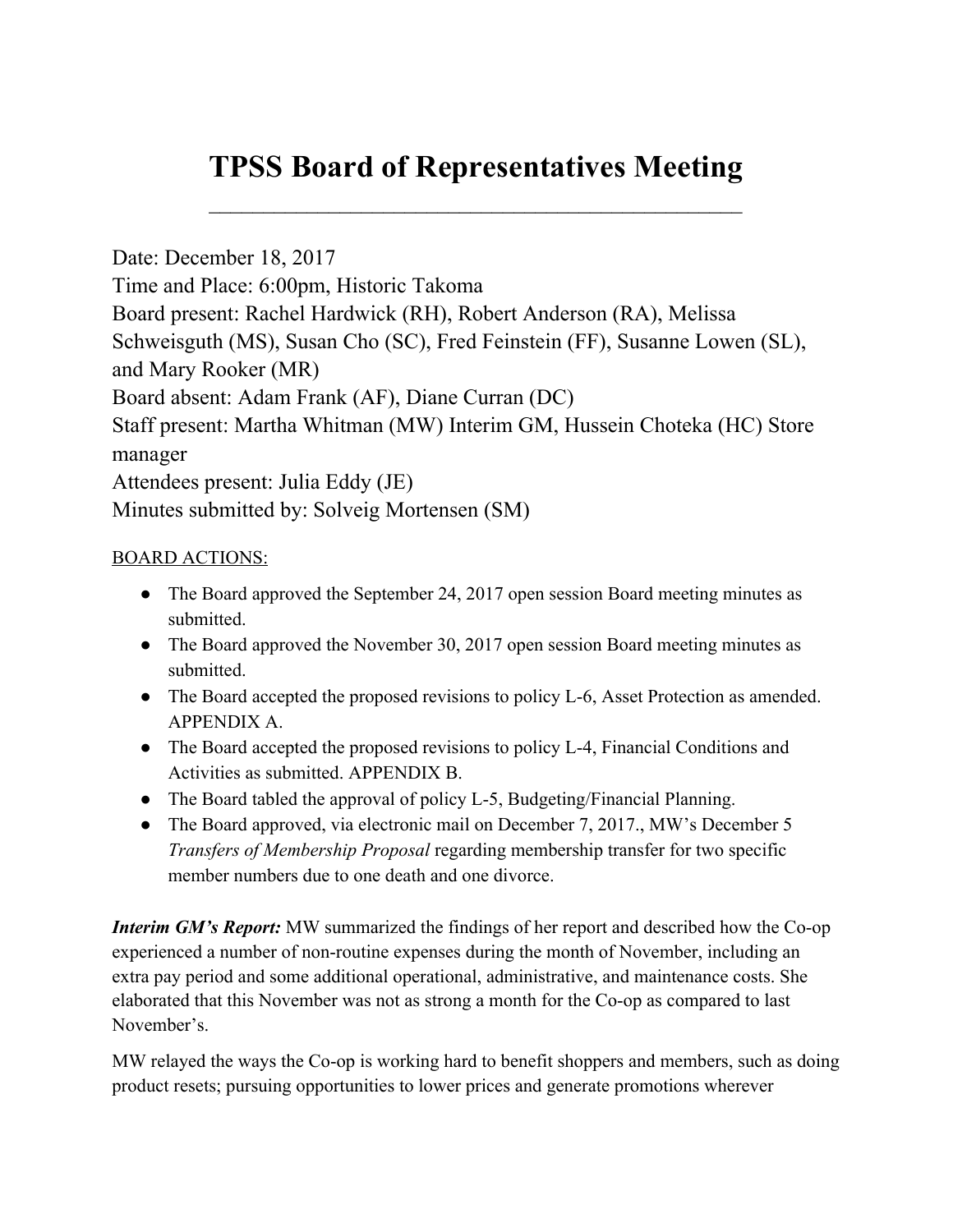possible; and price-comparing with competitors. MW highlighted the newly, lowered prices on some of the Co-op's produce and how the Co-op is price competitive with Whole Foods. MW and the Board discussed the best strategy for communicating these Co-op shopping advantages.

MW shared that she is also planning to bring in some external guidance to work with the Co-op's buyers. MW named several pieces of equipment that the Co-op is interested in upgrading and/or obtaining. The Board and MW touched on the challenges with the Co-op's POS system, Catapult, and confirmed most co-ops use Catapult.

## *Board committee updates:*

*GM Search Committee:* MS reported that Committee screened 43 candidates and whittled the candidate list down, with two Committee members ranking each individual candidate to ensure impartiality, MS suggested that a search consultant can support the Co-op in pursuing the best possible channels to reach potential candidates.

*Membership and Community Affairs Committee (MCAC):* FF reported that the MCAC had a productive meeting where they discussed a variety of things, including:

--the process for engaging members to have them help determine the purpose and goals of activating the membership and the process for activating members

--the purpose of membership outreach

--ideas regarding attracting people to shop at the store

--background on the Co-op's newsletter; the Co-op's Outreach and Marketing Director shared the immediate plans for the newsletter

*Policy Committee:* The Policy Committee (PC) submitted proposed revisions for L-6, Asset Protection, L-4, Financial Conditions Policy, and L-5, Budgeting/Financial Planning.

MS summarized the proposed revisions for policy L-6: standardized formatting in areas; incorporated in new language to cover as an asset to be protected not only electronic data, but also other data not expressly mentioned (within the policy) that may be designated as confidential, in the future. The Board approved with the modification of removing the word "by."

MS summarized the proposed revisions for policy L-4: standardized formatting in areas; incorporated the content of the former *Internal Financial Reporting Memo* into the policy; and thus, codified policy L-4's monitoring section with the monthly, quarterly, and annual reporting requirements that the Co-op has been doing to date. The policy was also revised to specify that within two months after the end of each quarter, the GM will provide a report that assesses each quarter's compliance with policy L-4.

MS summarized the proposed revisions for policy L-5: standardized formatting in areas; codified the GM's current practice of providing actual sales and expenses to date when presenting the next fiscal year's projected budget; and adding quarterly reviews of budget projections versus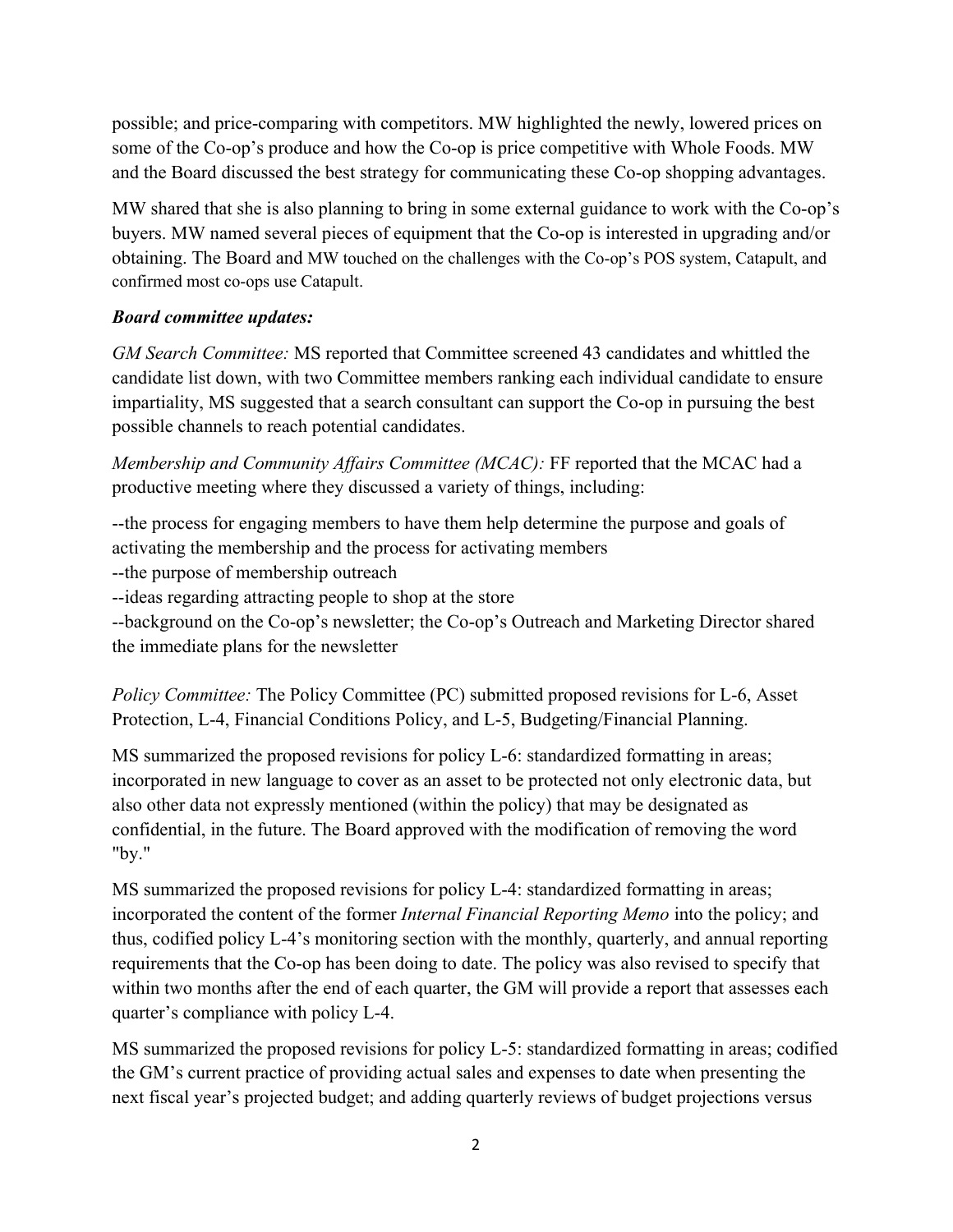actuals (due within two months of the quarter ending). The Board agreed to table the approval of L-5, as MW indicated that it needs a revision to include budget/actual reports for each individual quarter and not just year to date as proposed in the draft.

### *Committee Assignments:*

Audit and Finance Committee: AF (Chair); RA, MS, SL Policy Committee: MS, SC, (Co-Chairs); AF, DC Membership and Community Affairs Committee: FF (Chair); MR, SC, DC GM Search Committee: MS (Chair); MR, AF Nominations Committee: RH (Chair); AF, FF Personnel Committee: RH, RA, MR

Term 2017:

| Rep.         | ec     |
|--------------|--------|
| Anderson     | *      |
| Curran       | ex     |
| Cho          | *      |
| Feinstein    | *      |
| Frank        | *      |
| Hardwick     | *      |
| Lowen        | *      |
| Rooker       | $\ast$ |
| Schweisguth  | ex     |
| (ex=excused) |        |

| <b>Board Representative</b> | Term:                | Term Ends: |
|-----------------------------|----------------------|------------|
| Anderson                    | 1 year (consecutive  | 2018       |
|                             | term)                |            |
| Curran                      | 3 years              | 2020       |
| Cho                         | 3 years              | 2019       |
| Feinstein                   | 3 years              | 2019       |
| Frank                       | 3 years (consecutive | 2020       |
|                             | term)                |            |
| Hardwick                    | 3 years (consecutive | 2019       |
|                             | term)                |            |
| Lowen                       | 3 years              | 2020       |
| Rooker                      | 2 years              | 2018       |
| Schweisguth                 | 2 years              | 2018       |

7:20pm Meeting adjourned.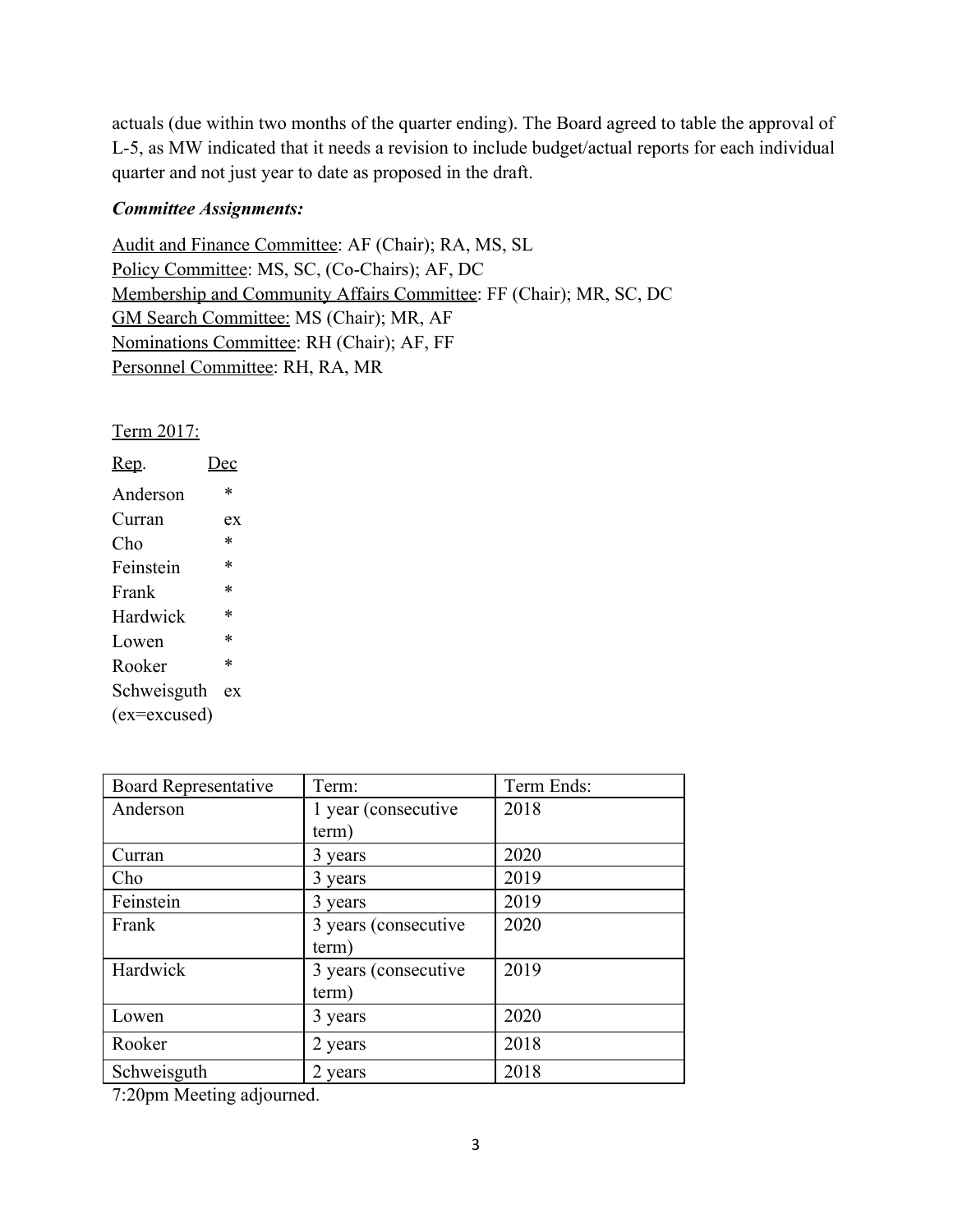## **APPENDIX A:**

| Policy Type:  | <b>Executive Limitation</b> |
|---------------|-----------------------------|
| Policy Title: | $L6 -$ Asset Protection     |
| Adopted:      | <b>July 2002</b>            |
| Last Revised: | December 2017               |

Assets shall not be inadequately maintained, unnecessarily risked, or unprotected. Accordingly, the General Manager shall ensure that:

L6.1 Insurance coverage of stock, building, furniture, and equipment remains at an adequate level to ensure continued operation of stores in event of loss.

L6.2 Exposure of the organization, staff, or the Board to claims of liability is limited as much as practicable.

- L6.3 Purchasing arrangements avoid unnecessary conflicts of interest.
- L6.4. Receipt, processing, or disbursement of funds and inventory occurs with control systems that are sufficient to meet the Board-appointed auditor's standards.

L6.4.1.Cash handling occurs in strict compliance with written procedures.

- L6.5 Maintenance and proper use procedures are in place that limit risk to buildings and equipment.
- L6.6 Organizational procedures are in place to limit the risk of theft, loss, or damage to property.

L6.7 Operating capital is retained in federally insured institutions, unless the Board authorizes some other arrangement.

L 6.8 Confidential data, including but not limited to financial, member-owner, investor, volunteer, staff, customer and other data that the Board or GM may delineate as confidential from time to time, are kept secure. Clear policies for preventing unauthorized use of or access to confidential information are in place.

L 6.9 Critical operating data are archived, protected from loss, and accessible by management over time

MONITORING: This policy will be monitored annually through an external review or audit.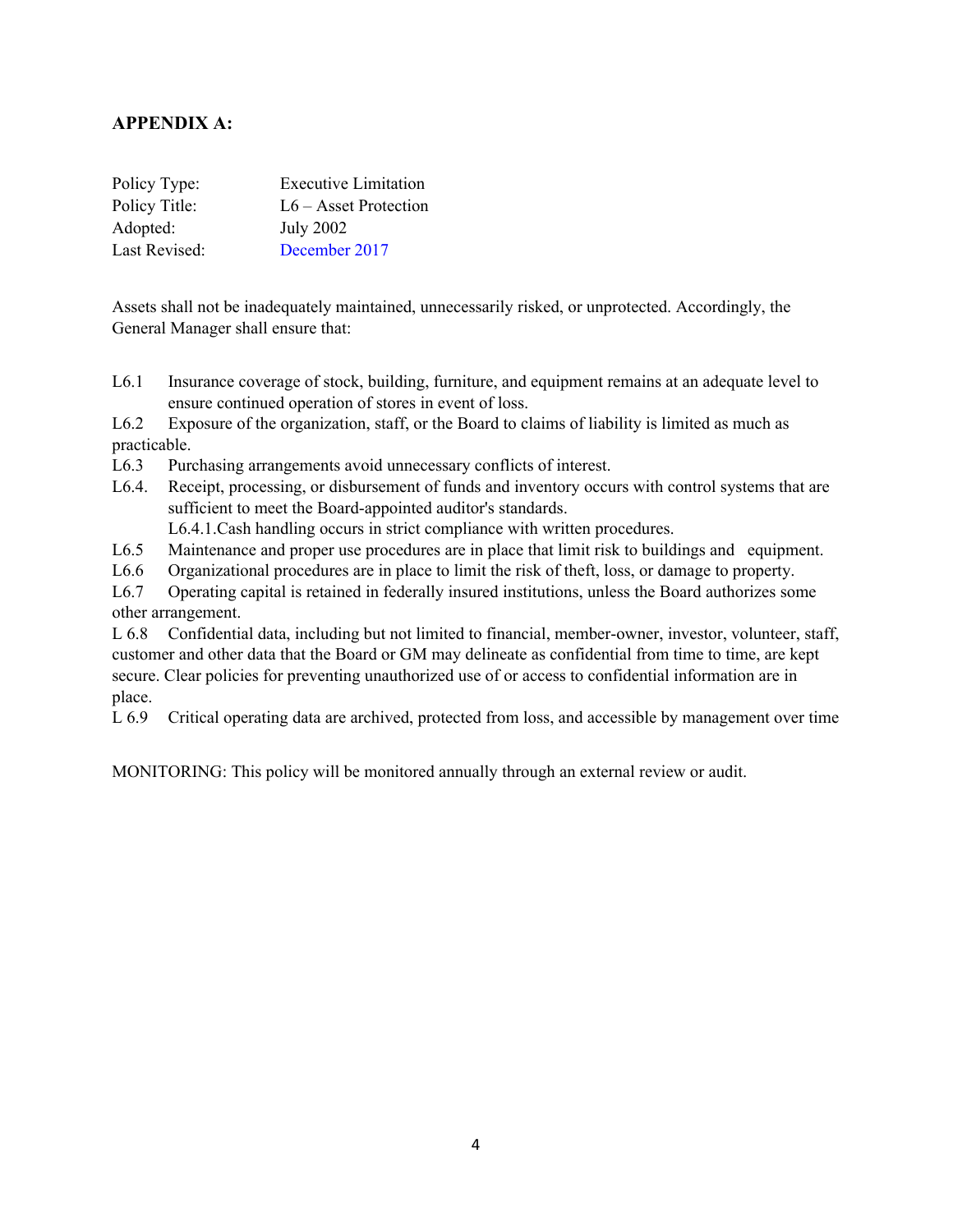#### **APPENDIX B:**

Policy Title: L4 – Financial Conditions and Activities Adopted: July 2002 Last Revised: December 2017

With respect to the actual, ongoing financial conditions and activities, the General Manager (GM) must not cause or allow the Cooperative to be unprepared for future opportunities, the development of fiscal jeopardy, or key operational indicators to be below average for our industry. The GM must not:

1. Allow sales growth to be inadequate.\*

2. Allow operations to generate an inadequate net income.

3. Allow liquidity (the ability to meet cash needs in a timely and efficient fashion) to be insufficient.

4. Allow solvency (the relationship of debt to equity) to be insufficient.

5. Allow growth in ownership and member-owner paid-in equity to be insufficient.

6. Default on any terms that are part of the Cooperative's loans.

7. Allow late payment of contracts, payroll, loans, or other financial obligations.

8. Incur debt other than trade payables or other reasonable and customary liabilities incurred in the ordinary course of doing business.

9. Acquire, encumber, or dispose of real estate.

10. Allow tax payments or other government-ordered payments or filings to be overdue or inaccurately filed.

11. Use restricted funds for any purpose other than that required by the restriction.

12. Allow financial record keeping systems to be inadequate or out of conformity with Generally Accepted Accounting Principles (GAAP).

Monitoring: This policy will be monitored in several ways:

- 1. The GM will provide a quarterly report to show compliance with all above limitations.
- 2. Financial reports will be made available to the Board and the Audit and Finance Committee on the following schedule:

Annually, after the close of the fiscal year and in time for the annual report to member-owners:

-10-year trends (by year) of: annual sales, net income, cash, days cash on hand, total debt to equity ratio, current ratio.

-10-year trends (by year), a balance sheet showing: current assets, fixed assets, other assets, current and long-term liabilities, member-owner equity, patronage dividend, and earnings.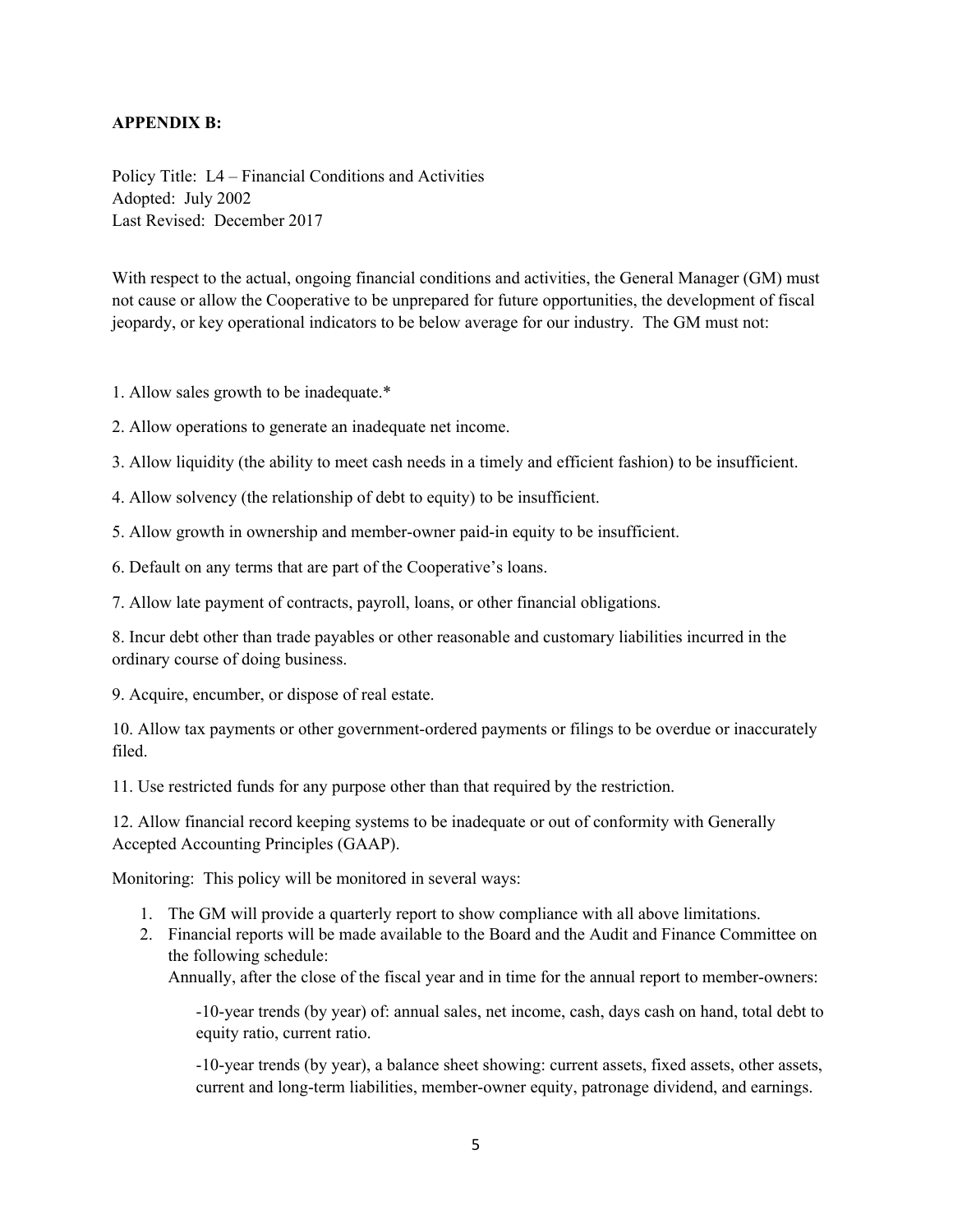-A data-based comparison of our financial performance to comparable consumer food cooperatives.

Quarterly – reports should be sent in time for the Audit and Finance Committee meeting the second month after completion of inventory every quarter:

-5-year trends (by quarter) of margin minus labor, sales/labor hour, inventory turnover, sales growth, EBITDAP, net income as percent of sales, the current ratio, the quick ratio, debt-to-equity ratio, number of member-owners, member-owner paid-in equity.

-Quarterly tax payments made (dates and amounts for payroll taxes, sales, federal income, state income, and any other taxes).

-5-year trends (by year), a balance sheet showing: current assets, fixed assets, other assets, current and long-term liabilities, member-owner equity, patronage dividend, and earnings.

- A comparison of the budget versus actual income and expenses for the quarter

Monthly, for the previous month, one week in advance of the Board meeting if it is held on or after the fourth Sunday of the month:

-5- year trends (by month) of: sales, net income, cash, current ratio. Numbers for the immediately preceding month may be preliminary pending additional invoices, etc.

These reporting requirements shall be considered the minimum information the Board requires to assess the financial condition of the Cooperative. The GM shall provide additional information as deemed important to the Board for it to consider, regarding the Cooperative's financial condition.

\*It should be noted that the financial conditions and activities policy lays out what the GM is prohibited from doing in order to maintain the financial stability of the Co-op. As part of policy governance, the Board should limit the GM as little as possible based upon its assessment of his or her ability. In other words, unless the Board thinks that the GM is not following its guidance, the GM should be given as much leeway as possible. This gives the GM the flexibility to run the Co-op most efficiently, and gives the GM the understanding that the Board trusts his or her judgment. In this spirit, the Policy Committee/Board has made the financial conditions and activities policy as open as possible by using the terms "inadequate" and "insufficient." For example, in L4.1 the Policy Committee/Board states that the GM should not "Allow sales growth to be inadequate." By using this term, the Board is allowing the GM to define what "adequate" means and is for the Co-op at any given time. If we are in the midst of expansion, adequate growth may be measured differently than it is currently. For example, the GM may compare our growth to other co-ops going through expansions (or who have completed such expansions) to show that the Co-op is growing at an acceptable rate for such circumstances. As a result, the GM must fully explain the definition he or she is using for "adequate" or "sufficient" for each limitation. In addition, he or she should give the Board copies of any statistics used, etc. so the Board can fully understand the definition used, how the GM came up with the comparison figures, and how the GM came